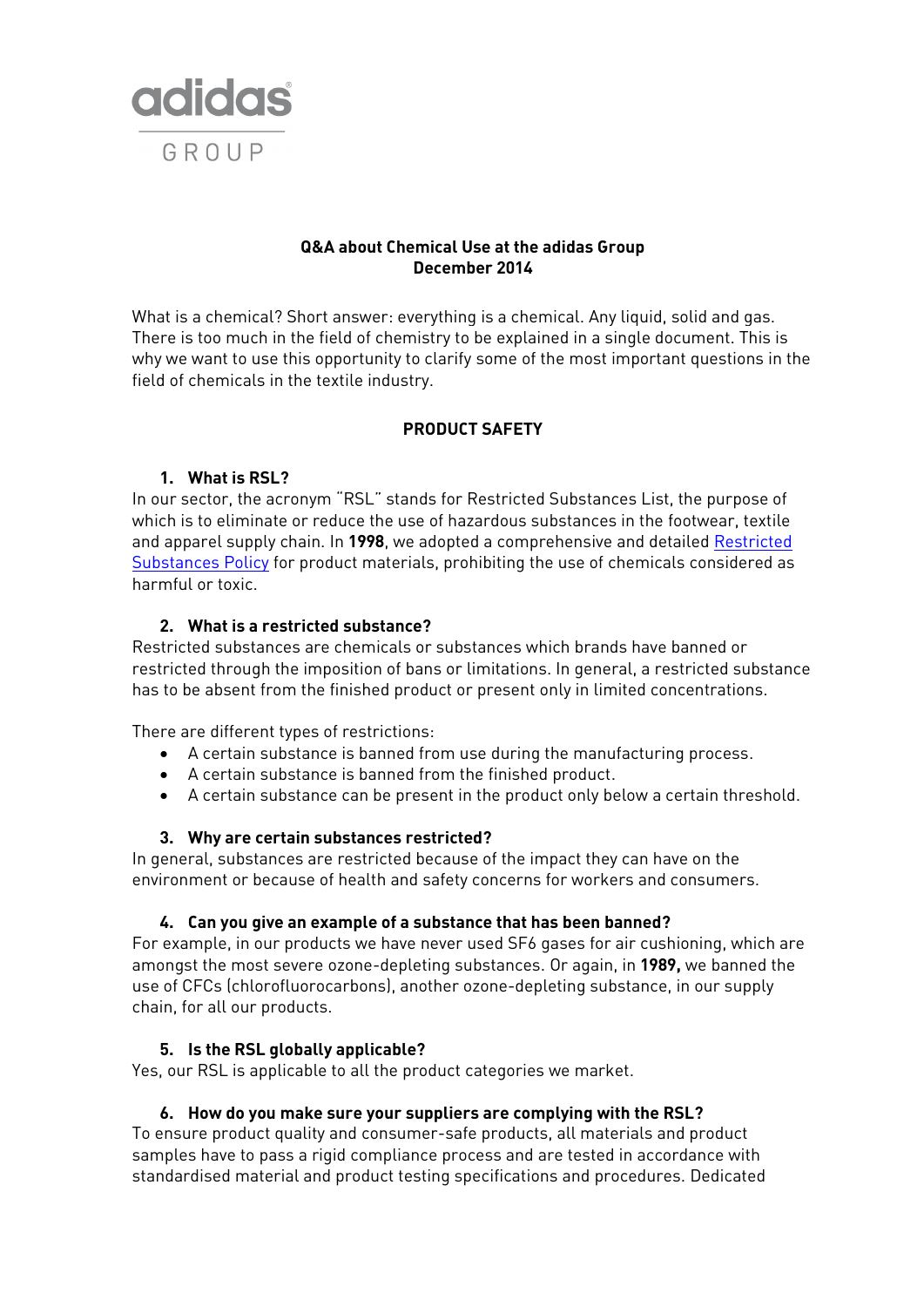

page 2

teams monitor the quality of our products on all levels of the supply chain through rigorous testing prior to production, close cooperation with suppliers throughout the manufacturing process, random testing after retail delivery, open communication about defective products and quick settlement of product liability claims when necessary.

### **7. How is a product tested?**

Products are sent to specific independent laboratories.

# **8. How do you keep the RSL updated?**

We review and update our standards and policies on restricted substances on an annual basis, to make sure that they are following state-of-the-art scientific findings and the strictest legal regulations, and we are consistently executing them to the highest standard.

We also continuously adjust our policies and internal guidelines in keeping with developing requirements such as the US Consumer Product Safety Improvement Act (CPSIA), the EU system for Registration, Evaluation and Authorisation and Restriction of Chemicals (REACH), the Korean KC mark and other country-specific requirements. We issue new information, amendments and guidance material, and all adidas Group entities and product divisions implement this on a continuous basis.

# **9. Does the RSL apply to packaging as well?**

Yes. Packaging materials also have to comply with our RSL.

# **10. Do you have any specifc regulation in place for children's clothing?**

Young children need special attention during their activities, and the clothes they wear must provide an extremely high level of safety. General garment properties such as flammability are important parameters for safe and sophisticated products. The adidas Group's "Global Apparel Safety Manual for Children's Clothing" combines the strictest laws and regulations from major regions such as the EU and the US.

# **11. What is the "substitution principle"?**

As explained in question 8, we continuously adjust our policies and internal guidelines to align with developing legislative requirements and recommendations from international testing organisations as well as consumer organisations. Furthermore, we also regularly inform our material suppliers about new scientific findings and developments. This means that if a new technically and commercially feasible solution which does not contain a certain substance is identified, then we ask our suppliers to proceed to the substitution. As an example, we have been phasing out long-chain perfluorochemicals widely used in water-repellency treatments and are replacing them [with shorter-chained PFCs.](http://blog.adidas-group.com/2014/11/a-journey-towards-the-phase-out-of-pfc/)

# **12. Does this mean that now all adidas Group products are safe?**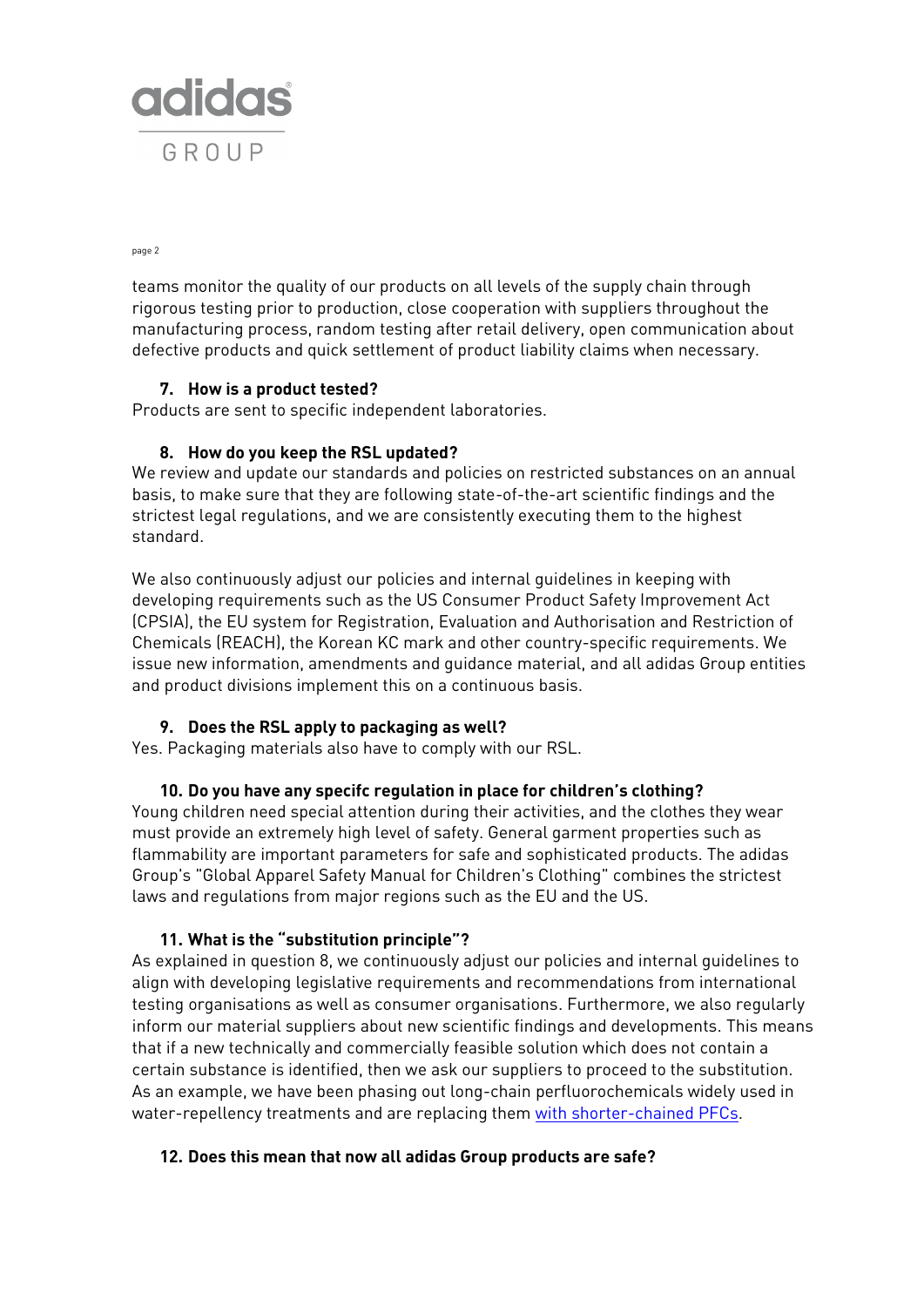

page 3

Yes. Product safety at the adidas Group is imperative. Restricted substances become dangerous for the consumer only if present in quantities that go beyond those specified by the law.

### **CHEMICAL INPUT**

### **1. What do you mean by "chemical input"?**

Chemical input refers to the chemicals which are used by suppliers at the beginning of the process, for example when dyeing yarns or fabrics.

**2. How do you ensure that suppliers use "good chemicals" in this process?** In order to guide our suppliers with the input chemical chemistry selection, we are [partnering up with bluesign®](http://www.adidas-group.com/en/group/stories/a-partnership-with-good-chemistry/) and we are working with our suppliers to roll out bluesign chemical management system, the bluefinder. With bluefinder, our suppliers can access existing more sustainable textile preparations, so that they can produce materials using chemicals that are included in the list. Chemical management on site is also monitored though environmental audits. In 2013, we conducted 149 environmental audits at our suppliers' factories.

### **3. What is the difference between the bluefinder and the RSL?**

These are two separate things. The bluefinder is a database of approved chemical products which helps suppliers identify more environmentally friendly recipes for their textile formulas. The RSL is a list, the purpose of which is to eliminate or reduce the use of hazardous substances in the footwear, textile and apparel supply chain. The two documents are complementary.

### **4. How do you ensure suppliers understand what the bluefinder is?**

We will train suppliers so that they become familiar with the bluefinder system and are capable of using it.

# **ENVIRONMENTAL AUDIT PROGRAMME**

### **1. What about the environment?**

The adidas Group works with its suppliers to eliminate and reduce the discharge of hazardous chemicals in the environment. Comprehensive and detailed standards for suppliers on handling, storage and disposal of chemicals are part of the adidas Group's [Environmental](http://www.adidas-group.com/en/sustainability/supply-chain/standards-and-policies/) Guidelines. These Guidelines specify standards for waste water treatment and effluents. They are the basis for factory inspections and assessments conducted by our Social & Environmental Affairs team and external auditors.

### **2. What is an environmental assessment?**

We audit suppliers to ensure they comply with our Guidelines. While we do not cover 100% of the supply chain, we focus our efforts on those suppliers that operate high